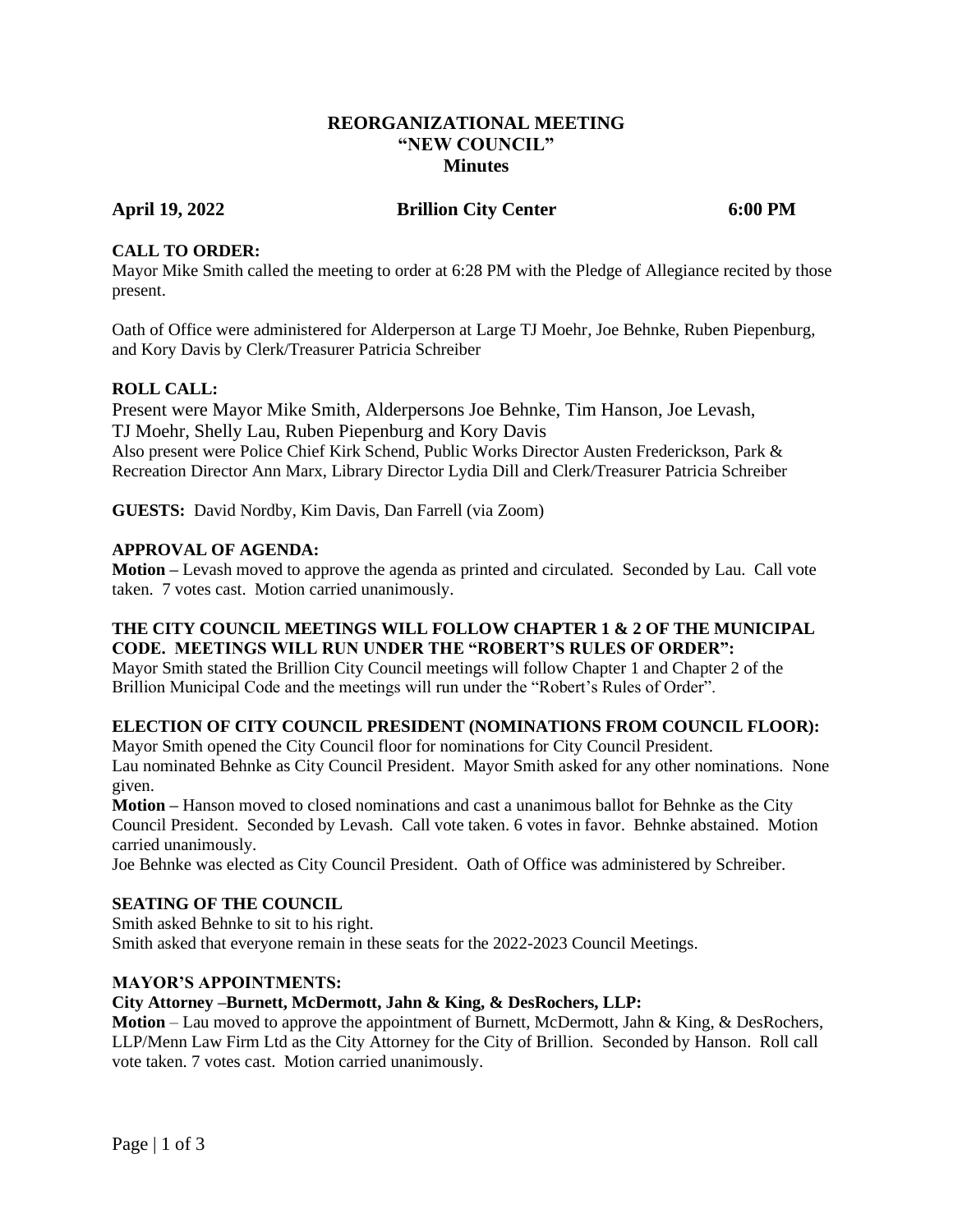**Motion –** Behnke moved to approve the appointment of Patricia Schreiber as the City Clerk/Treasurer for the City of Brillion. Seconded by Hanson. Roll call vote taken. 7 votes cast. Motion carried unanimously.

#### **Boards & Commissions**

Plan Commission – 3-year term – Zane Zander Park & Recreation Commission – 4 yr. term – Dennis Miller Police & Fire Committee – Gerald Sonnabend Board of Appeals – 3-year term – Craig Orth, Larry Van Frachen Water & Sewer Utility Commission – 5-year term – Russ Boldt Brillion Housing Authority-Cemetery Commission – 4-year term – Joan Holzschuh Redevelopment Authority Commission – 5-year term – Matthew Bennett Committee of the Whole – Council members Adhoc Tourism Committee – 1 Year Terms -Amy Myers, Angela Jellum, Vindhi Patel, Lindsay Johnson, Aaron Kabat, Jennifer "Louie" Lecker, Finance and Purchasing Committee Protections of Persons and Property **Motion –** Lau moved to collectively confirm Mayor Smith's appointment of the Boards and Commission as presented. Seconded by Hanson. Call taken. 7 votes cast. Motion carried unanimously.

# **ELECTION OF CITY COUNCIL REPRESENTATIVES ON BOARDS & COMMISSIONS:**

Board of Review – Joe Levash, Joe Behnke, Tim Hanson (3 Alderpersons Appointed by the Mayor Annually) Cemetery Commission -Ruben Piepenburg Library Board -TJ Moehr Plan Commission -Joe Behnke Park & Recreation Commission -Tim Hanson Redevelopment Authority -Kory Davis Adhoc Tourism Committee -Shelly Lau Water & Sewer Utility Commission -Joe Levash Finance and Purchasing Committee – Council President Protections of Persons and Property – TJ Moehr **Motion –** Hanson moved to approve the appointment of Council Representatives on Boards & Commission as listed collectively. Seconded by Lau. Call taken. 7 votes cast. Motion carried unanimously.

# **HEALTH OFFICER – CALUMET COUNTY HEALTH DEPARTMENT:**

**Motion –** Behnke moved to confirm Mayor Smith's appointment of the Calumet County Health Department as the City's Health Officer. Seconded by Piepenburg. Call vote. 7 votes cast. Motion carried unanimously.

### **WEED COMMISSIONER:**

**Motion –** Lau moved to confirm Mayor Smith's appointment of Austen Frederickson as the City's Weed Commissioner. Seconded by Piepenburg. Call vote taken. 7 votes cast. Motion carried unanimously. Oath of Office was administered by Schreiber.

### **DESIGNATION OF OFFICAL NEWSPAPER (BRILLION NEWS):**

**Motion –** Lau moved to confirm Mayor Smith's appointment of the Brillion News as the City's official newspaper. Seconded by Piepenburg. Call vote taken. 7 votes cast. Motion carried unanimously.